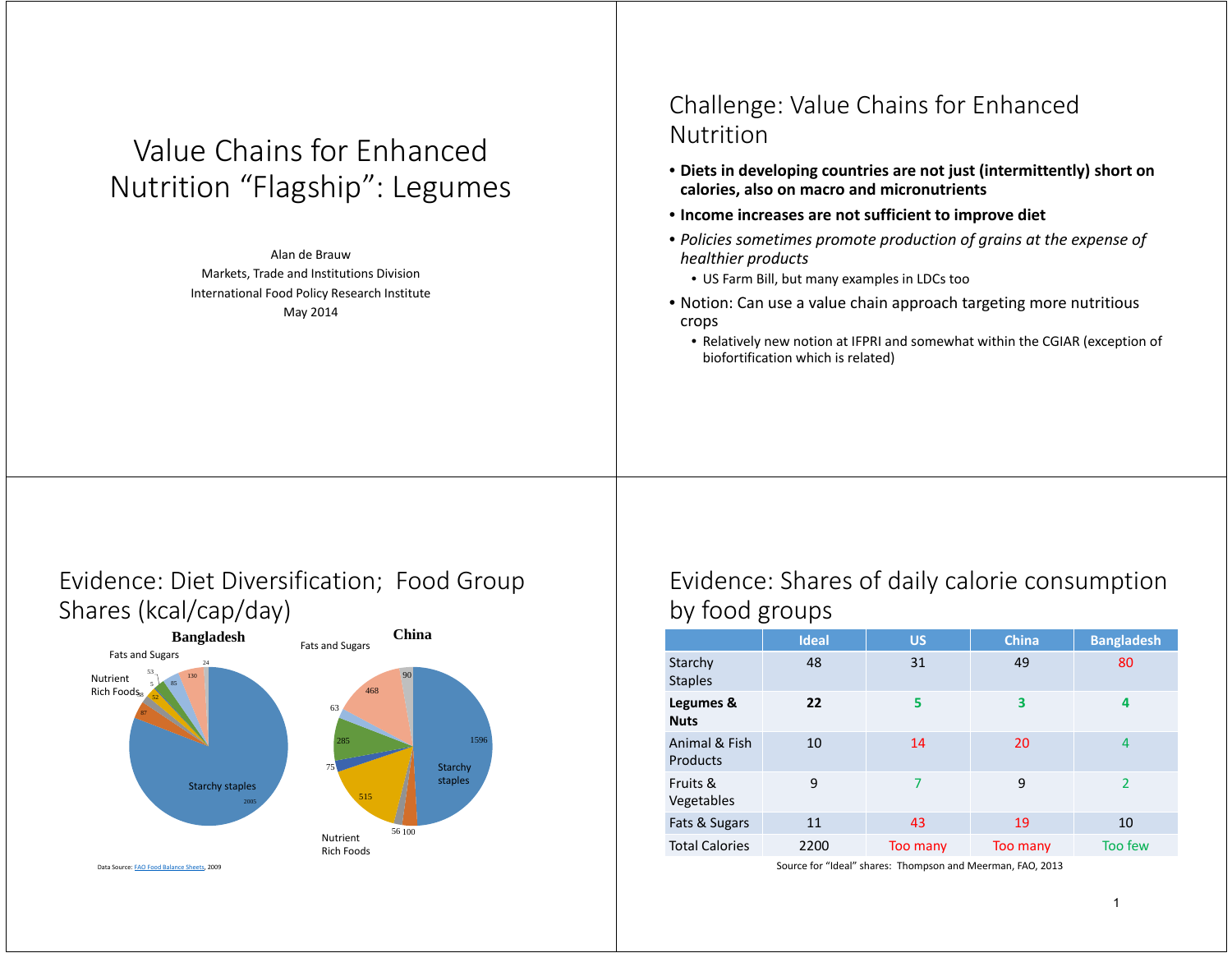#### Income Increases and Diet

- Ruel and Alderman show that:
	- 10% increase in GDP per capita associated with 6% reduction in stunting (income elasticity of stunting=-0.6)
	- 10% increase in GDP per capita associated with a 7% **increase** in overweight and obesity among women (income elasticity of overweight=0.7)
- Why? Previous food security goals could be a reason… **<sup>90</sup>**

#### Non-Staple Food Prices in India Have Risen by 50% Over 30 Years





#### Three aspects of value chains for enhanced nutrition

- Demand (Consumption) Side
	- Affected by Prices, Income
	- Demand "shifters" (Preferences; **Information**)
- Supply (Production) Side
	- Producing more nutritious foods (macronutrients/micronutrients)
	- Making sure those are safe (food safety- more of a challenge with animal source foods, but also aflatoxins etc.)
- Policies / Markets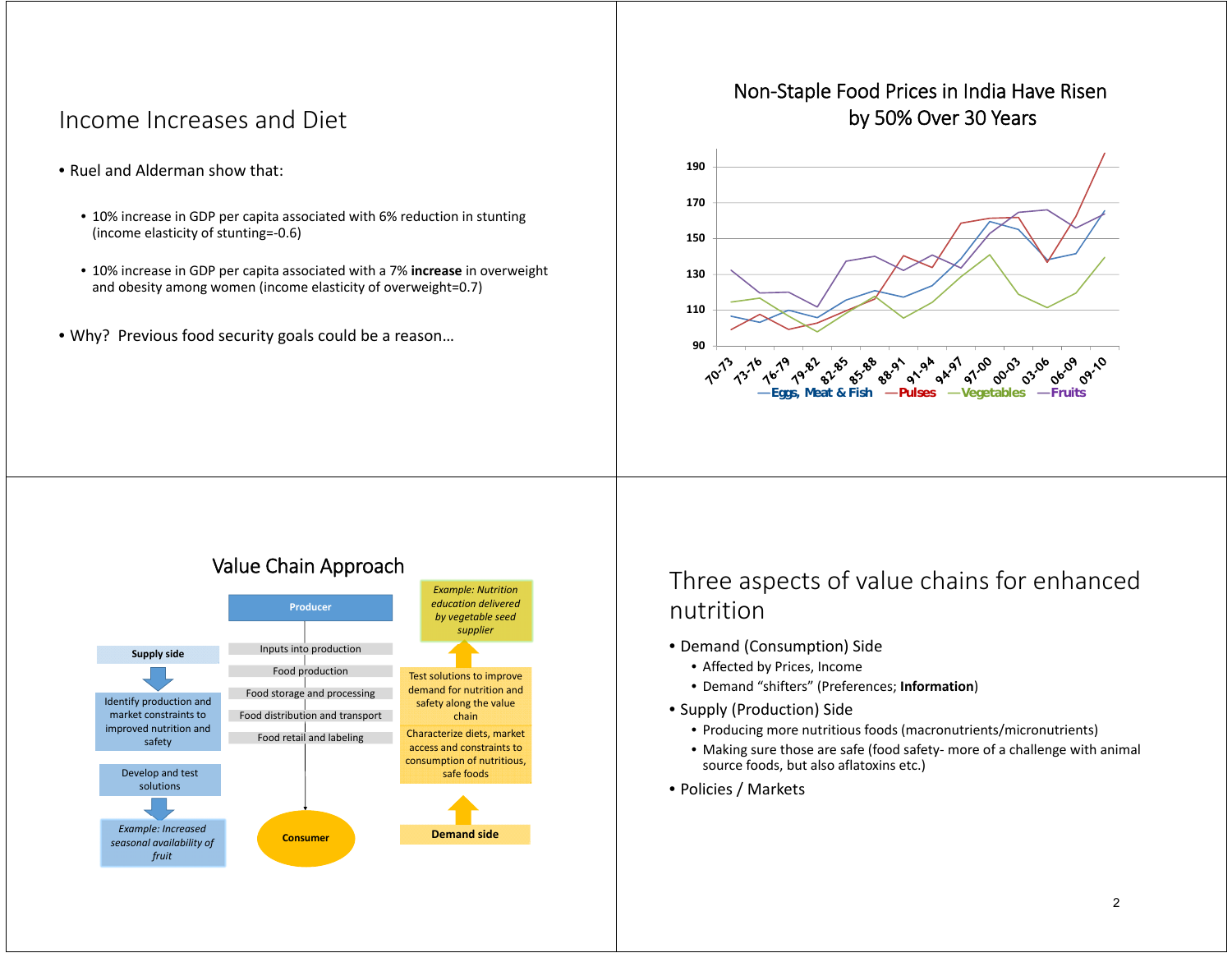# Four Broad Classes of Nutritious Foods

- Pulses/Legumes
	- Could categorize specific oilseeds here (e.g. soy)
- Fruits/Vegetables
- Animal Products
- Biofortified Crops (HarvestPlus)
- Different Classes of Foods may have different constraints to increased use
	- Pulses/Legumes– cooking times

# Applied to Pulses and Legumes…

- Demand Side
	- Consumers may simply lack information– pulses and legumes are particularly healthy crops
	- Often only lightly processed (e.g. washed and bagged)
	- May be innovations possible on the demand side to stimulate consumption of pulses or legumes
- Supply Side
	- Relative prices quite high (in many cases) so clear advantage to growing more pulses and legumes
	- Value chain interventions could lead to increased supply and smallholder incomes
- Policy
	- Public focus on staple crops means underinvestment in nutrient rich foods

# Pulses and Legumes: What is A4NH doing?

- Our goal is to develop a research program that examines ways to overcome constraints against:
	- Consumption of pulses/legumes among the poor
	- Production of pulses/legumes (in collaboration with PIM)
	- Potentially stimulate the use of pulses and/or legumes in more processed foods
- One constraint- legumes in particular may not do much for stunting
	- Cooking times are likely prohibitive for the poor

### Work so far: Pulse Innovation Partnership (PIP) in India (through McGill)

- What are the technological capabilities of the partners in the PIP (inventory)?
- What is the route to market (business model) for the PIP?
- What are the funding avenues for the PIP projects?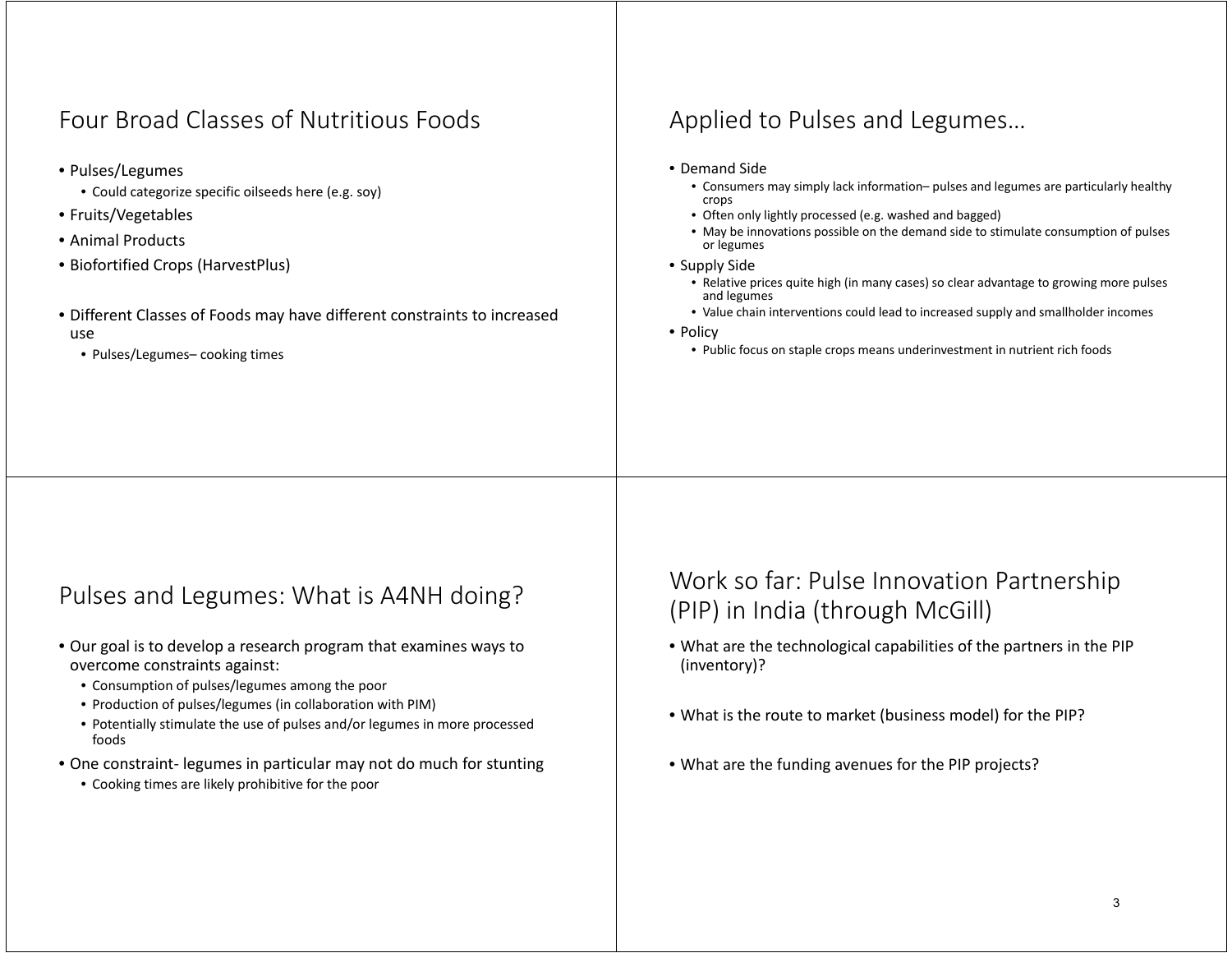#### Capabilities in the PVC



# Gaps and Challenges

- Absence of consumer facing food companies in the partnership. This creates a void in
	- Intelligence on Consumer preference
	- Distribution and retailing of products
- Heterogeneity of interests among partners
	- Locational interests (Canada, Australia, India).
	- Short-term versus long-term interests (what pulse products can we take to market in the next year; how can we increase pulse consumption so there is an increased demand for pulse production).
- Route to market unclear
	- Should the PIP engage in product innovation? If so, which and how many food companies should PIP partner with?
	- Should the PIP provide a knowledge package service offering? How can such an offering<br>add value beyond existing market mechanisms?
- Funding model
	- What are the sources of funding for PIP activities?
	- What is the suitable positioning to seek funding from these sources?

#### Infra + Knowledge Package – A three pronged strategy

#### • **Innovation pillar**

- Upstream value chain support for food companies to develop pulse products. This spans pulse sourcing, technologies for all stages of physical processing and technologies for sensory experience.
- The subset of partners for this pillar will be Firmenich, Buhler, DSM, Hakan foods, Glencore, Leo Burnett.

#### • **Marketing pillar**

- Consumer and market insights; Market intelligence
- Broad marketing support for creating awareness about pulse-based products and their nutritional benefits
- Endorsement by nutrition experts (example: American Nutrition Association).
- Recognition as an official partner of IYOP, perhaps with mention at IYOP events and in IYOP marketing material.
- This may be headed by Leo Burnett, Pulse Canada, Pulse Australia along with CGIAR.

#### • **Policy pillar**

- Work with governments to negotiate favorable policies for pulse based products.
	- More responsive to evidence of health and nutrition benefits
	- Enable investments that don't suffer from market and institutional failures and are not skewed through inefficient subsidies or regulations.
- Policies that interface between marketing and the behavioral and social improvements required for healthier consumption.
- Pulse Canada, Pulse Australia will drive this in respective countries with support from CGIAR.

#### Private Sector– "Gives" and "Gets"

- Gives
	- Make a commitment to roll out at least 2 pulse-based food products in 2016. Could be formalized via an MoU.
	- How many products? How many countries?
- Gets
	- Innovation support
	- Marketing support (Depending on the pledge, they could be awarded partnership levels) partnerships)
	- Policy support
	- Opportunity to create a new, healthy food category (contribution to the triple bottom line)
- The actual gives and gets will depend on the type of company i.e., SMBs or large companies.